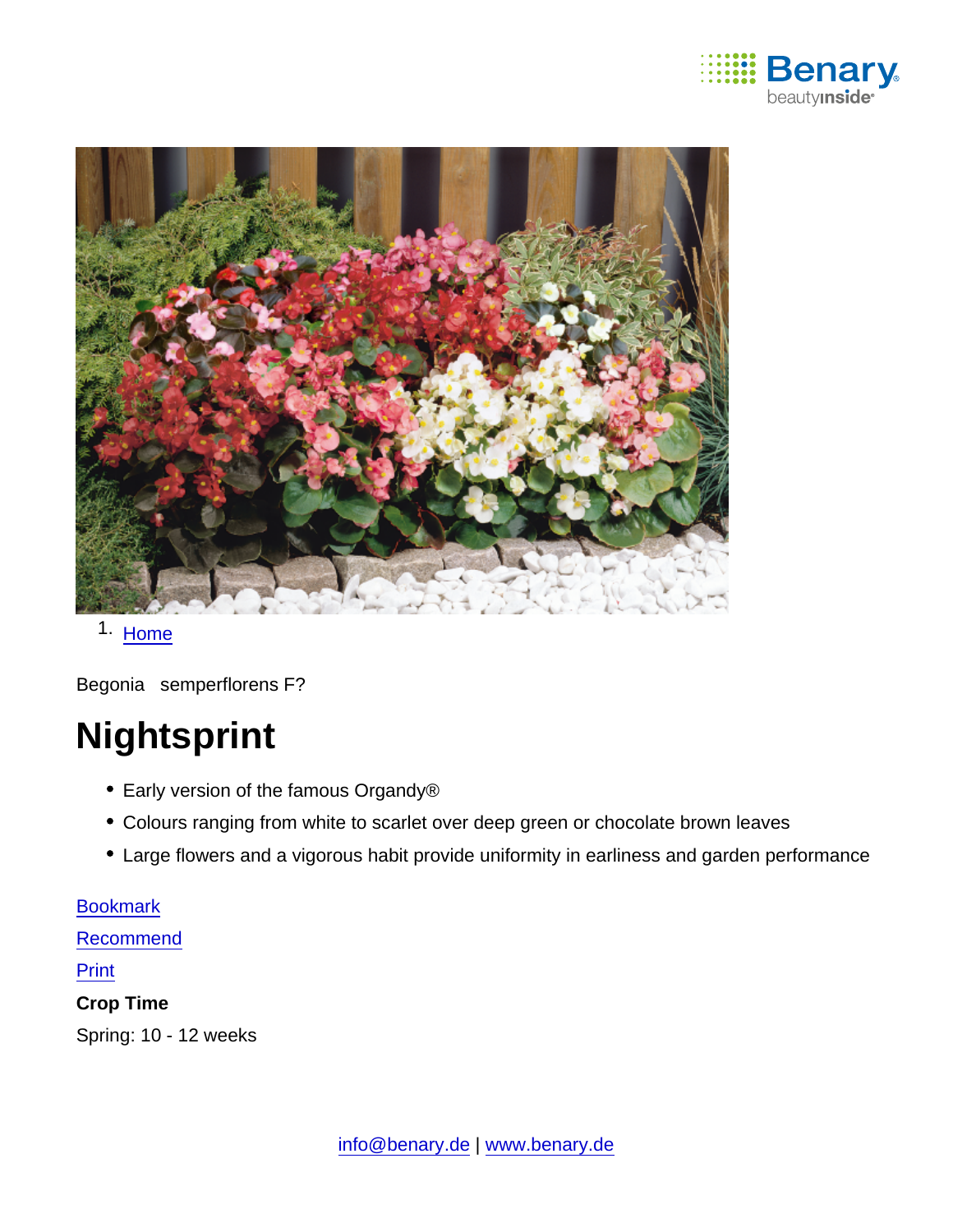

**Height** 7 ? / 18 cm Exposure Sun - Shade Seed Form Raw Seed, Pelleted Seed Best Uses Bedding, Landscape

# Culture guide

Usage

packs, pots, containers and landscape

Sow time

December onwards

Sowing method

1-2 seeds/pellets per plug

# **Germination**

Light is required for germination. 5-10 days at temperatures of 75-80 °F (24-26 °C), and relative humidity levels of 95% or higher. For pelleted seed, slightly higher temperatures and 100% relative humidity aid in uniformity of germination. pH levels of 5.5-6.5 are optimum.

# Growing on

Transplant plugs after 7-9 weeks and grow on at 62-68 °F (16-20 °C). Fertilize weekly with 150 ppm nitrogen watching to avoid excessive salt buildups.